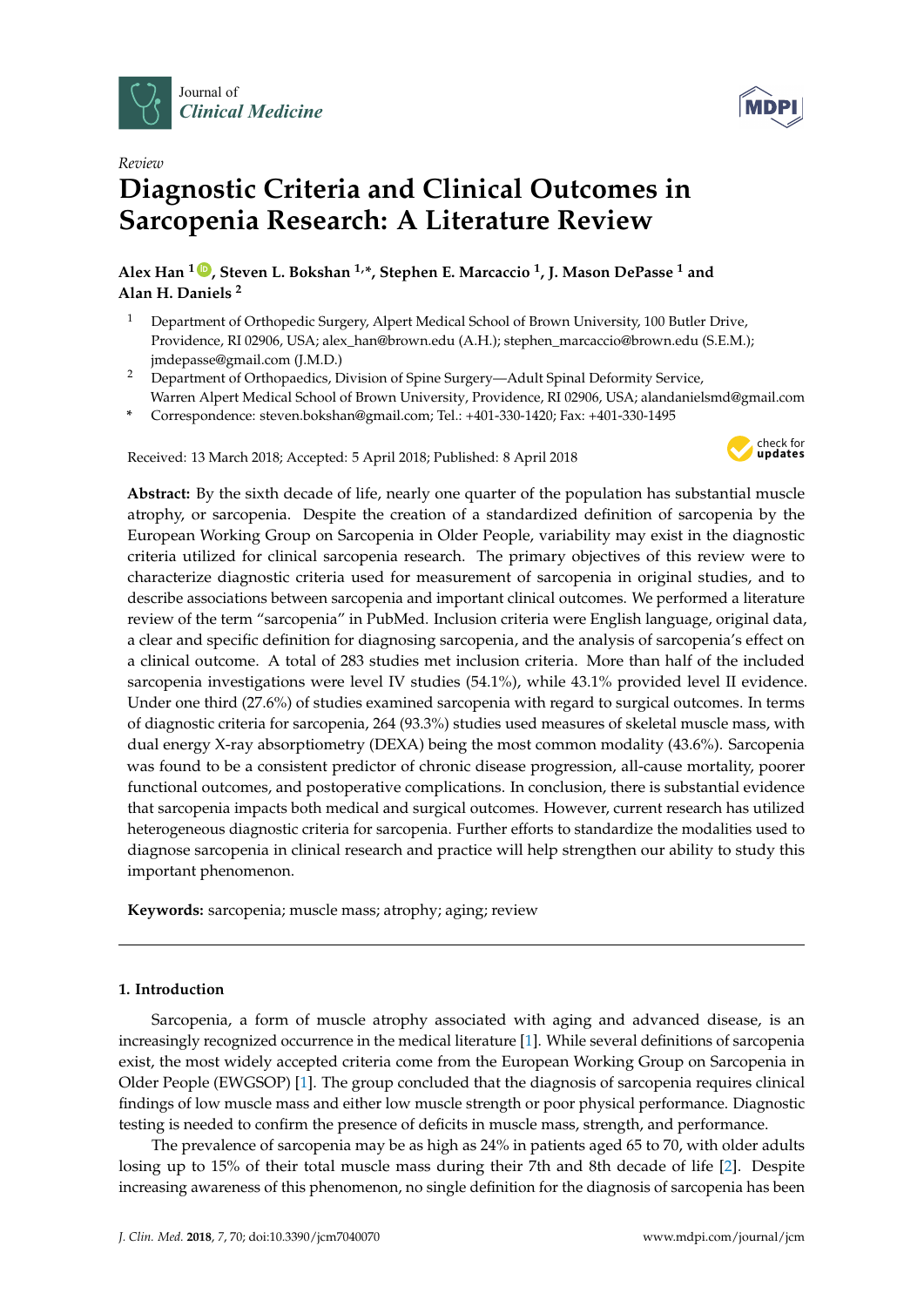universally adopted, and there is a growing but still modest understanding of the clinical implications of sarcopenia. Recent reviews, including those by Peterson et al. and Marty et al. [\[3](#page-8-2)[,4\]](#page-8-3), have begun assessing the prevalence of sarcopenia and its association with different disease states, although they have not collectively examined sarcopenia in studies of both surgical and non-surgical patient populations. In addition, while these reviews describe the general approaches that have been used to measure sarcopenia, they have not characterized how existing original studies on sarcopenia vary in terms of their diagnostic criteria for sarcopenia.

This investigation is a literature review of sarcopenia that examines the range of diagnostic criteria for sarcopenia and the quality of evidence for sarcopenia's impact on clinical outcomes. While many diagnostic criteria have been utilized for sarcopenia, little research has been done to assess how many are in compliance with the EWGSOP criteria. This information is essential for understanding the evolution of sarcopenia as a disease process, especially given the amount of research published prior to the 2010 EWGSOP consensus.

Not only is sarcopenia extremely common in the aging population, but it is also hypothesized to correlate with poorer prognosis in both the medical and surgical literature [\[2\]](#page-8-1). Therefore, a second aim of this review was to inform clinicians about the relevance of sarcopenia to individual medical and surgical specialties, and assess its association with important clinical outcomes including measurements of morbidity and mortality.

## **2. Methods**

A literature search for primary studies was performed in the PubMed database by identifying the search term "sarcopenia" in the MeSH headings, title or abstract, or author-supplied keywords. Reference lists of systematic review articles were also screened for any additional studies missed during the initial search. No restrictions were placed on the year of study, with investigations dating from 1993 through 2015. Only studies in English were included.

A study was considered to meet inclusion criteria if it not only provided an operational definition for diagnosing sarcopenia, but also examined the effect of sarcopenia on any clinical outcome, either medical or surgical. If sarcopenic diagnostic criteria and outcomes were not clearly stated in the methodology, the study was excluded. All review articles, case reports, letters to the editor, editorials, and animal studies were also excluded.

Each potential article was reviewed by a minimum of two independent reviewers to determine appropriateness for inclusion. There was no discordance among reviewers regarding satisfaction of inclusion criteria. A total of 3129 studies were reviewed for inclusion. Of those studies, 283 satisfied the necessary inclusion criteria (Figure [1\)](#page-2-0). Two separate reviewers assessed the field of medicine for each study based on thorough analysis of the target population, underlying patient pathology, and outcomes of interest. Levels of evidence were assessed using guidelines adapted from the Oxford Centre for Evidence-Based Medicine (Table [1\)](#page-2-1). Two reviewers analyzed the methodological quality of each study before coming to a consensus on its level of evidence. Please refer to Supplementary Table S1 for a complete list of included studies with their information on sarcopenia diagnostic criteria, medical specialty, and level of evidence.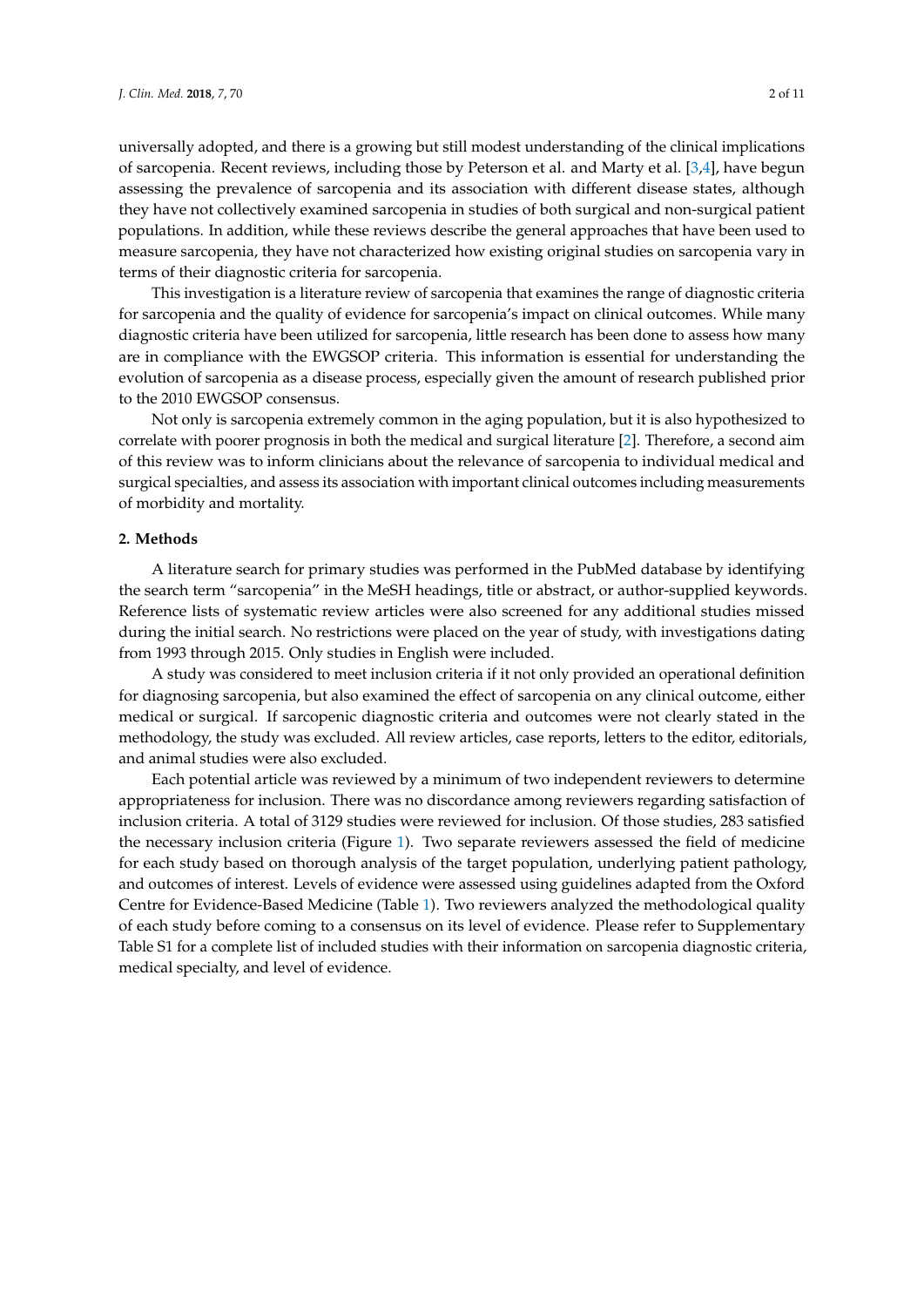<span id="page-2-0"></span>

**Figure 1.** Flowchart of publications meeting inclusion criteria based on a PubMed search of the term "sarcopenia" with the level of evidence breakdown of the resulting studies.

| Level | <b>Type of Evidence</b>                        |
|-------|------------------------------------------------|
|       | Individual randomized controlled trials (RCTs) |
|       | Systematic review of RCTs                      |
| Н     | Individual cohort studies                      |
|       | Systematic review of cohort studies            |
| Ш     | Individual case-control studies                |
|       | Systematic review of case-control studies      |
| IV    | Cross-sectional studies                        |
|       | Chart review                                   |
|       | Case series                                    |
| V     | Expert opinion                                 |
|       | Clinical observations                          |
|       | Animal/bench research                          |

<span id="page-2-1"></span>**Table 1.** Levels of clinical evidence and study design, adapted from the Oxford Centre for Evidence-Based Medicine guidelines.

# **3. Results**

The number of annual research articles addressing sarcopenia has steadily increased since 1993 from 4 studies in 1993 to 666 in 2015 (Supplementary Figure S1). Of the 283 included studies, 102 examined the effect of sarcopenia on population-based clinical outcomes not specific to any medical field. Seventy-two (25.4%) of these focused on the elderly population, 14 (4.9%) investigated only hospitalized patients, and 16 (5.7%) studied the general population (Figure [2\)](#page-3-0). In addition, 103 studies examined sarcopenia's impact on outcomes in various medicine subspecialties. Among these, 32 (11.3%) studies examined sarcopenia in cardiovascular disease, 29 in oncology patients (10.2%), and 22 in kidney disease (7.8%), with the remainder examining sarcopenia in the context of hepatology, gastroenterology, pulmonology, and dermatology. In total, 78 studies examined sarcopenia in the surgical population, 49% of which were within orthopedic surgery, 38% in general surgery, and 6% in urology.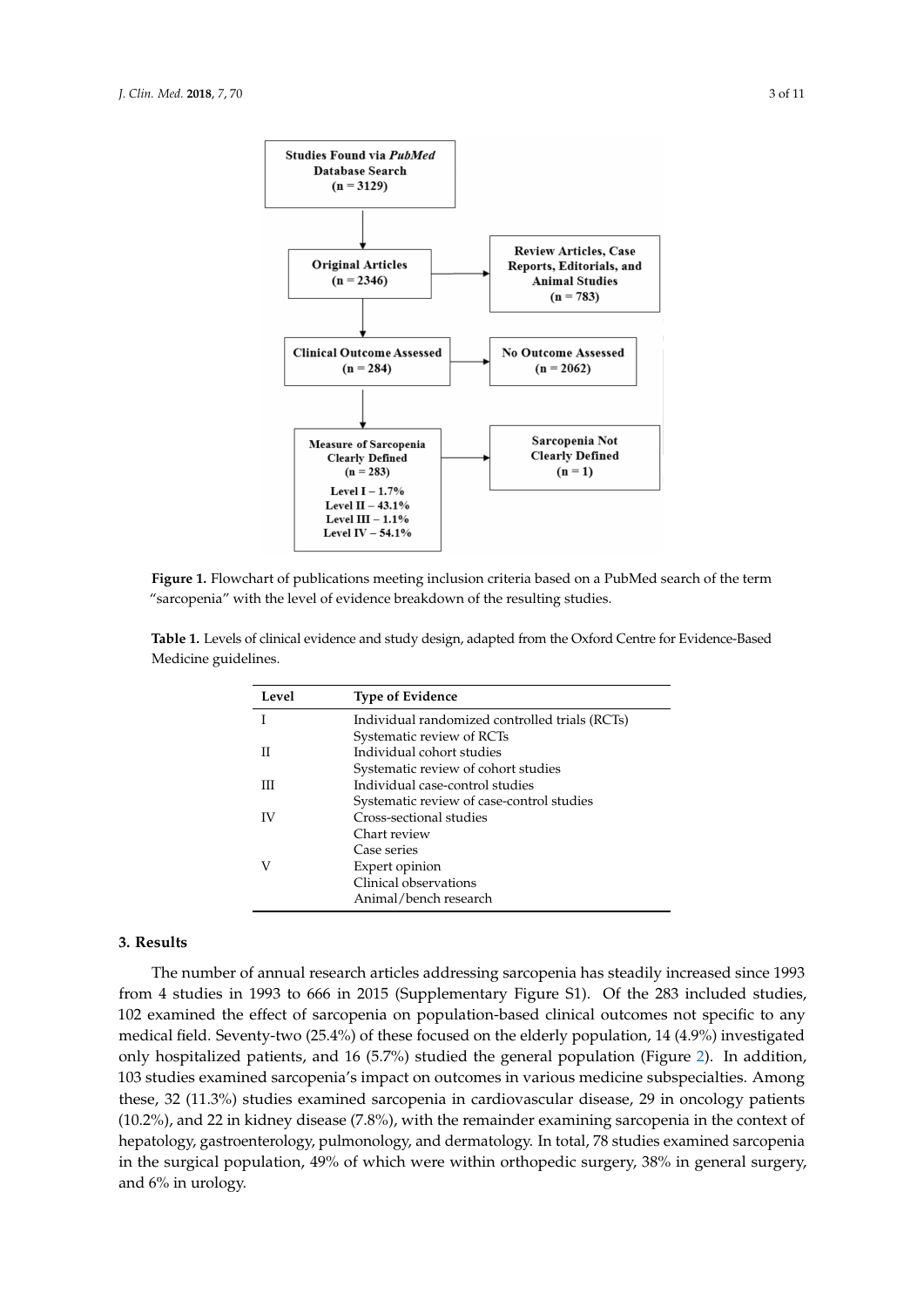<span id="page-3-0"></span>

**Figure 2.** Distribution of included studies: surgical, medical, and population-based studies.

With regard to study design, cross-sectional studies accounted for 53.7% of all investigations, while prospective (20.5%) and retrospective (22.3%) clinical studies accounted for approximately one quarter each. Five randomized controlled trials have been performed. Five studies (1.7%) were level I investigations, 43.1% were level II, 1.1% were level III, and 54.1% were level IV studies. The median number of patients for all studies was 267.5 (interquartile range = 1378.3).

Studies varied in the criteria used to define sarcopenia. Overall, 264 (93.3%) studies utilized some measurement of skeletal muscle mass while 198 studies (70%) used skeletal mass alone to define sarcopenia. Methods of measuring muscle mass included dual energy X-ray absorptiometry (DEXA) in 43.6%, bioelectrical impedance analysis in 19.3%, and L3 total psoas index (defined as the total area of both psoas muscles taken on an axial cut of a computerized tomography (CT) scan at the level of the L3 vertebra divided by height squared) in 13.6% of studies (Table [2\)](#page-3-1). Of the 40 studies (14.1%) using two criteria to define sarcopenia, the most common combination was a measure of muscle mass along with a test of grip strength (70%).

|                                         | Definition                                                                                         | Percentage of<br><b>Studies Utilizing</b> |
|-----------------------------------------|----------------------------------------------------------------------------------------------------|-------------------------------------------|
| Dual Energy X-ray Absorptiometry (DEXA) | Uses X-ray absorption to provide an estimate of<br>appendicular muscle mass                        | 43.6%                                     |
| Bioelectrical Impedance Analysis (BIA)  | Approximates total body muscle and water composition<br>by measuring resistance to electrical flow | 19.3%                                     |
| L3 Total Psoas Index (CT measurement)   | Total area of both psoas at L3 vertebrae divided by<br>height squared                              | 13.6%                                     |
| L4 Total Psoas Area (CT)                | Total area of both psoas at L4 vertebrae                                                           | 5.3%                                      |
| L3 Psoas Area (CT)                      | Area of one psoas muscle at L3 vertebrae                                                           | 3.5%                                      |
| Total Quadriceps Area (CT)              | Cross sectional area of both quadriceps muscles                                                    | 1.8%                                      |
| L3 Total Psoas Area (CT)                | Total area of both psoas at L3 vertebrae                                                           | $1.4\%$                                   |
| Other                                   | A definition of muscle mass used by less than three<br>studies total                               | 11.5%                                     |

<span id="page-3-1"></span>**Table 2.** Commonly utilized measures of muscle mass used to define sarcopenia, examined by frequency.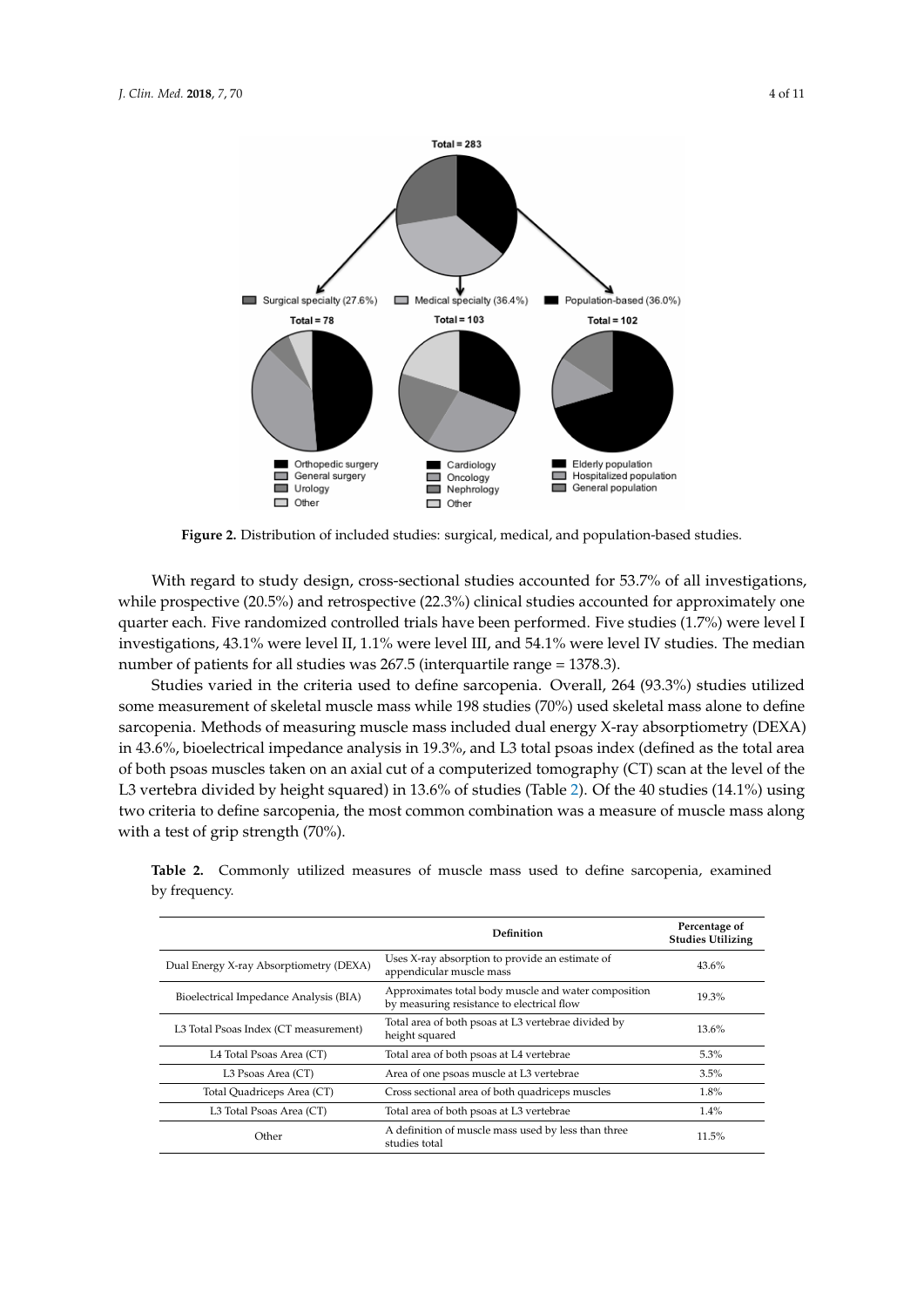A total of 27 studies (9.5%) used three functional criteria to define sarcopenia, most commonly adding a test of walking speed (66.7%) or a physical performance battery, such as the short physical performance battery (25.9%), to measurements of muscle mass and grip strength. Finally, only 6 studies (2.1%) used more than 3 criteria to define sarcopenia.

## **4. Sarcopenia in Medicine**

## *4.1. Nephrology*

Among end-stage renal disease (ESRD) patients, Kang et al. utilized Cox regression analysis and found an increased risk of death with sarcopenia with a hazard ratio (HR) of 1.89 in males ( $p = 0.003$ ) and 2.20 in females (*p* = 0.001) (level II) [\[5\]](#page-8-4). In patients with renal cell carcinoma, sarcopenia is observed frequently (52.5%), leads to more dose-limiting toxicities (DLTs) for chemotherapy (*p* < 0.01, level II) [\[6\]](#page-8-5), and is a predictor of longer length of hospital stay (1 additional day on average, *p* = 0.02, level II) [\[7\]](#page-8-6). Sarcopenia is also associated with increased number of metastatic sites ( $p = 0.006$ ) and worsened overall survival (HR = 2.13, *p* = 0.016, level II) [\[7\]](#page-8-6).

## *4.2. Hepatobiliary*

Sarcopenia is independently associated with the development of hepatic encephalopathy in cirrhotic patients (*p* < 0.001, level II) [\[8\]](#page-8-7). In cases of hepatocellular carcinoma, sarcopenia leads to more DLTs with chemotherapy (82% versus 31%, *p* = 0.005, level II) [\[9\]](#page-8-8).

## *4.3. Hematology/Oncology*

In studies of cancer patients irrespective of cancer type, sarcopenia is associated with severe chemotherapy toxicity events (25.5% versus 6.5%, *p* = 0.02, level II) [\[10\]](#page-8-9). For patients with breast cancer, sarcopenia is associated with a higher incidence of DLTs (50% versus 20%, *p* = 0.03, level II) and shorter time to tumor progression (101 days versus 173 days,  $p = 0.05$ , level II) [\[11\]](#page-8-10). Finally, sarcopenia is associated with higher mortality for pancreatic cancer patients (HR = 2.06, *p* = 0.006, level II) [\[12\]](#page-8-11).

## *4.4. Cardiology*

Hypertension occurs more frequently in sarcopenic patients (60.9% versus 49.7%, *p* = 0.002, level IV) [\[13\]](#page-8-12). Furthermore, sarcopenia in the obese population is independently associated with increased low-density lipoprotein levels and decreased high-density lipoprotein levels (OR = 2.82, 95% CI: 1.76–4.5, level IV) [\[14\]](#page-8-13). Sarcopenia is associated with reduced left ventricular ejection fraction (level II) [\[15\]](#page-9-0), as well as with higher mortality in chronic heart failure (HR =  $0.68$ ,  $p = 0.017$ , level III) [\[16\]](#page-9-1).

#### *4.5. Pulmonology*

Sarcopenia was found to be present in 60% of patients with respiratory failure requiring mechanical ventilation (level IV) [\[17\]](#page-9-2) and is associated with poorer forced vital capacity (OR =  $1.99$ , *p* = 0.001, level IV) [\[18\]](#page-9-3).

## *4.6. Population-Based*

In hospitalized elderly patients, sarcopenia is independently associated with hospital acquired infection (relative risk of 2.1,  $p = 0.03$ , level II) [\[19\]](#page-9-4) and all-cause mortality (HR = 1.32, 95% CI: 1.04–1.69, level IV) [\[20\]](#page-9-5). Similarly, in the non-hospitalized elderly population, sarcopenia has been independently associated with cognitive impairment, inability to perform activities of daily living, self-care, and community participation as assessed by the internationally applicable World Health Organization Disability Assessment Schedule (*b* = 3.01, 95% CI: 1.14–4.88, level IV) [\[21\]](#page-9-6). For these reasons, sarcopenia has been associated with institutionalization and greater healthcare demands, which subsequently contribute to estimated excess healthcare costs of \$860 per male and \$933 per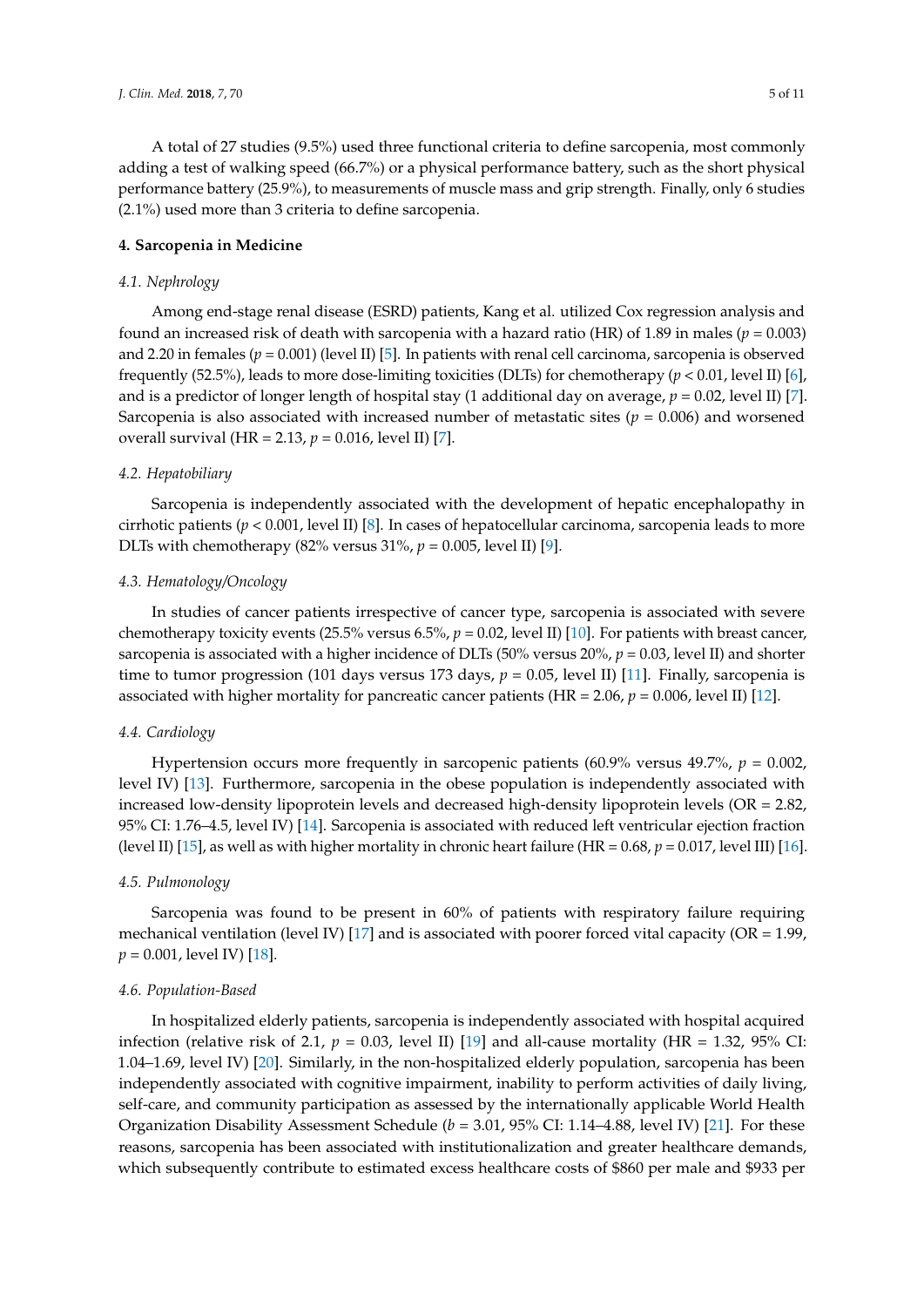female. The authors estimate potential savings of \$1.1 billion per year with a 10% reduction in sarcopenia prevalence (level IV) [\[22\]](#page-9-7).

#### **5. Sarcopenia in Surgery**

#### *5.1. General Surgery*

In an investigation of cost during the first post-operative year in patients undergoing elective surgery at a single institution from 2006–2011 (Michigan Surgical Quality Collaborative database), the difference in post-surgical costs between sarcopenic and non-sarcopenic patients was \$16,455 at 30 days, with sarcopenic patients being more likely to be discharged to a rehabilitation facility or skilled nursing facility ( $p < 0.001$ , level II) [\[23\]](#page-9-8). In a study of 170 elderly patients undergoing emergency surgery, sarcopenic patients had more post-operative complications than non-sarcopenic patients (45% versus 15%, respectively,  $p = 0.005$ , level II) and higher rates of in-hospital mortality (23% versus  $4\%$ ,  $p = 0.037$ ), but there was no difference in length of stay [\[24\]](#page-9-9).

## *5.2. Colorectal Surgery*

Sarcopenic patients had a significantly higher 30-day in-hospital mortality rate compared to non-sarcopenic patients (8.8% versus 7%, *p* = 0.001, level II) following colorectal cancer surgery [\[25\]](#page-9-10). Sarcopenia is also independently associated with poorer recurrence-free survival in patients undergoing surgery for resectable stage I-IV colorectal cancer (HR = 2.176, *p* = 0.01, level II) [\[26\]](#page-9-11).

## *5.3. Transplant Surgery*

Sarcopenia is an independent risk factor for mortality in patients following liver transplant surgery at both 1 year (OR = 0.53, *p* = 0.001) and 5 years (OR = 0.53, *p* < 0.001) postoperatively (level II), in addition to 1-year complications rates (OR =  $0.67$ ,  $p = 0.007$ ) [\[27\]](#page-9-12).

#### *5.4. Hepatobiliary Surgery*

Postoperatively, sarcopenia is an independent risk factor for decreased survival in patients undergoing surgery for hepatocellular carcinoma (HR = 1.52,  $p = 0.001$ , level II) [\[28\]](#page-9-13). Similarly, sarcopenia is associated with a longer hospital stay (39 days versus 30 days, *p* < 0.001) and increased rates of liver failure (33% versus 16%, *p* = 0.05) in patients undergoing major hepatectomy and extrahepatic bile duct resection for perihilar cholangiocarcinoma (level II) [\[29\]](#page-9-14).

## *5.5. Orthopedic Surgery*

Sarcopenia is associated with increased prevalence of multiple osteoporotic vertebral fractures (OVF) in women (OR = 2.56, *p* < 0.001, level IV) [\[30\]](#page-9-15). In obese patients, sarcopenia is associated with development of knee osteoarthritis when compared to obese patients without sarcopenia (OR = 3.51, level IV) [\[31\]](#page-9-16).

#### *5.6. Urology*

Sarcopenia is a useful prognostic marker for advanced urothelial carcinoma and an independent indicator of shorter overall survival in these patients ( $HR = 0.90$ ,  $p < 0.001$ , level II) [\[32\]](#page-9-17).

#### *5.7. Gynecologic Oncology*

The presence of sarcopenia in patients undergoing surgery for endometrial cancer significantly impacts recurrence-free survival (HR = 3.99) but has not been shown to significantly impact surgical outcomes or overall survival rates (level II) [\[33\]](#page-10-0).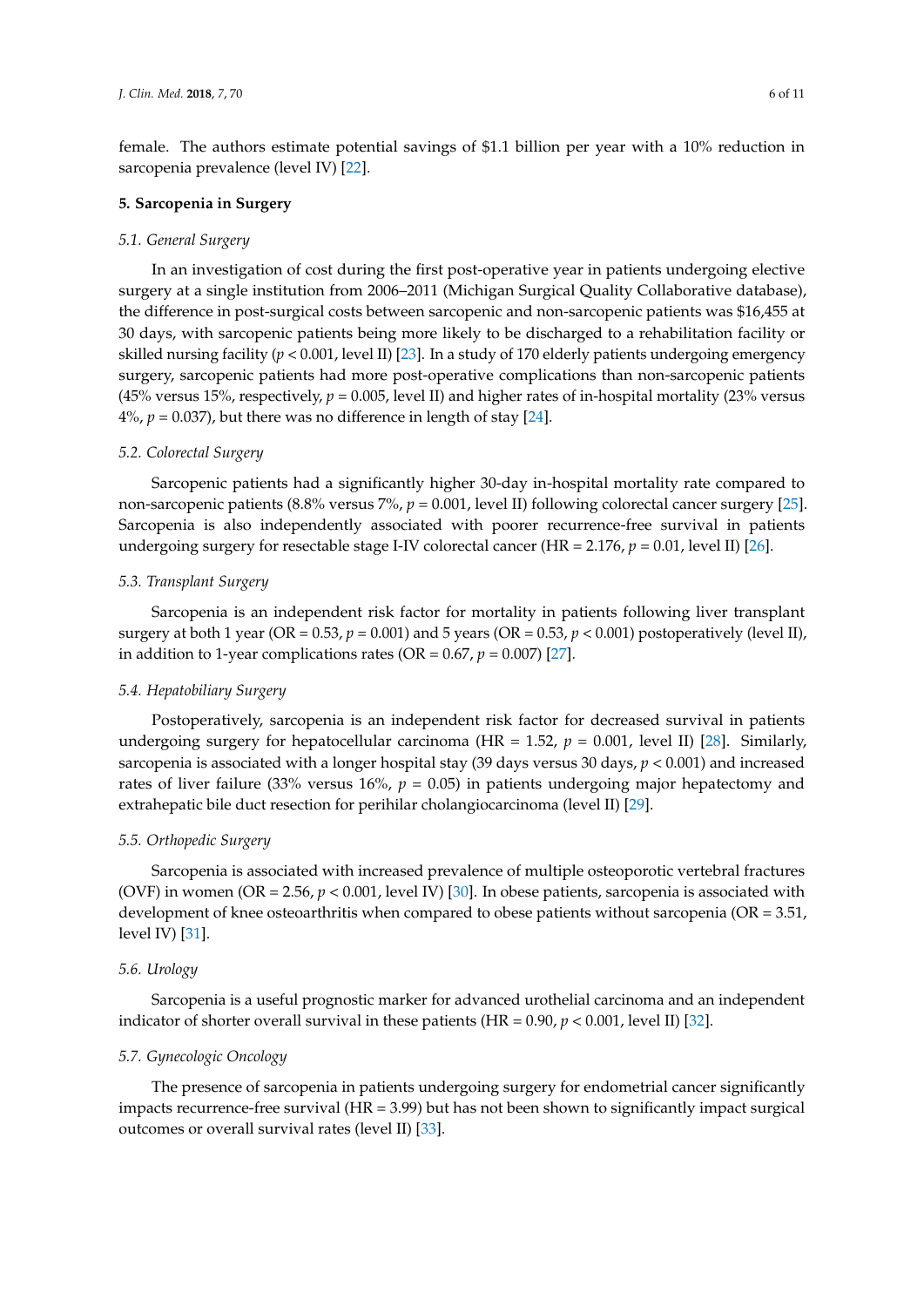## *5.8. Ear, Nose, and Throat*

Sarcopenia is associated with decreased 5-year survival (66.7% versus 10.2%, *p* < 0.001) in patients with head and neck cancer receiving radiotherapy when compared to controls (level II) [\[34\]](#page-10-1).

#### **6. Discussion**

Sarcopenia, a form of muscle atrophy associated with aging and advanced disease, occurs as part of the natural aging process involving involuntary loss of skeletal muscle mass and functionality. These age-related changes in body composition may have a genetic component, as genes involved in skeletal muscle mitochondrial function, oxidative capacity, and glucose uptake exhibit significantly decreased expression with aging [\[35\]](#page-10-2). Sarcopenia affects women and men equally and typically begins in the fourth decade of life, with an accelerated decline from the sixth decade onward [\[36\]](#page-10-3). Sarcopenia is an increasingly recognized and investigated phenomenon in the medical literature, with 4 studies examining its clinical effects in 1993 compared to 666 in 2015. As sarcopenia continues to be better understood as a disease entity, is essential that readers be aware of the composition of the literature in relation to the European Working Group on Sarcopenia in Older People criteria set forth in 2010 [\[1\]](#page-8-0). Despite the creation of a standardized definition of sarcopenia by the European Working Group on Sarcopenia in Older People requiring two positive criteria, low muscle mass and low muscle function (strength or physical performance), nearly 70% of investigations in this study define sarcopenia with muscle mass alone [\[1,](#page-8-0)[2\]](#page-8-1). While muscle mass alone is a central component of sarcopenia, it is not the sole determinant of muscle function or strength, and the relationship between muscle mass and strength is not linear [\[1\]](#page-8-0). Thus, the EWGSOP definition requires fulfilling both diagnostic criteria because defining sarcopenia solely on the basis of muscle mass may be too narrow and limit its clinical value.

Of the 40 studies using two criteria to define sarcopenia, the most common combination was a measure of muscle mass with a test of grip strength (70%). Fewer than 10% of studies used three functional criteria to define sarcopenia as outlined by EWGSOP. In future studies, standardization of sarcopenia assessment, particularly for the diagnosis of low muscle mass, will be crucial for clinical practice and intervention studies. The most commonly utilized techniques identified in this review were dual energy X-ray absorptiometry (DEXA), bioelectrical impedance analysis (BIA), and CT, each of which offers different advantages regarding validity and cost. CT and other advanced imaging including MRI are precise and have high validity, but are hospital-based, time-consuming, and costly [\[37\]](#page-10-4). DEXA is of intermediate cost and has good reproducibility but has been primarily used in the research setting, while BIA is inexpensive and portable but has sub-optimal validity. Future work to standardize the diagnosis of sarcopenia and utilize standardized methodology in clinical research would help improve our understanding and analysis of this phenomenon. Although it may be difficult to achieve a truly universal protocol for diagnosis of low muscle mass in sarcopenia, ultimately the technique used may vary based on cost, reliability, and practice setting, such as the use of BIA for community screening and interventions versus preoperative advanced imaging in patients undergoing surgery. In addition, future studies may investigate the use of novel serum biomarkers such as plasma transthyretin (TTR), which has been shown to be a surrogate marker of changes in lean body mass, as possible alternatives to imaging modalities for the diagnosis of sarcopenia [\[38\]](#page-10-5).

This investigation revealed that sarcopenia has been found to be a predictor of chronic disease progression, poorer functional outcomes, and postoperative complications (both infections and non-infectious complications) across numerous medical and surgical specialties [\[7–](#page-8-6)[12\]](#page-8-11). Sarcopenia has also consistently been shown to increase the cost of care and length of hospital stay [\[22\]](#page-9-7). Within oncology research, sarcopenia has been found to lead to more dose limiting toxicities and poorer disease free survival [\[9](#page-8-8)[–12\]](#page-8-11). Among population-based research, sarcopenia is an independent predictor of all-cause mortality and cognitive impairment, increasing the chances of institutionalization later in life [\[23\]](#page-9-8). Sarcopenia has been found to be a predictor of poorer patient outcomes in not only the medical literature, but also in the surgical population. Among those diagnosed with colorectal cancer, sarcopenic patients had a significantly higher 30-day in-hospital mortality rate compared to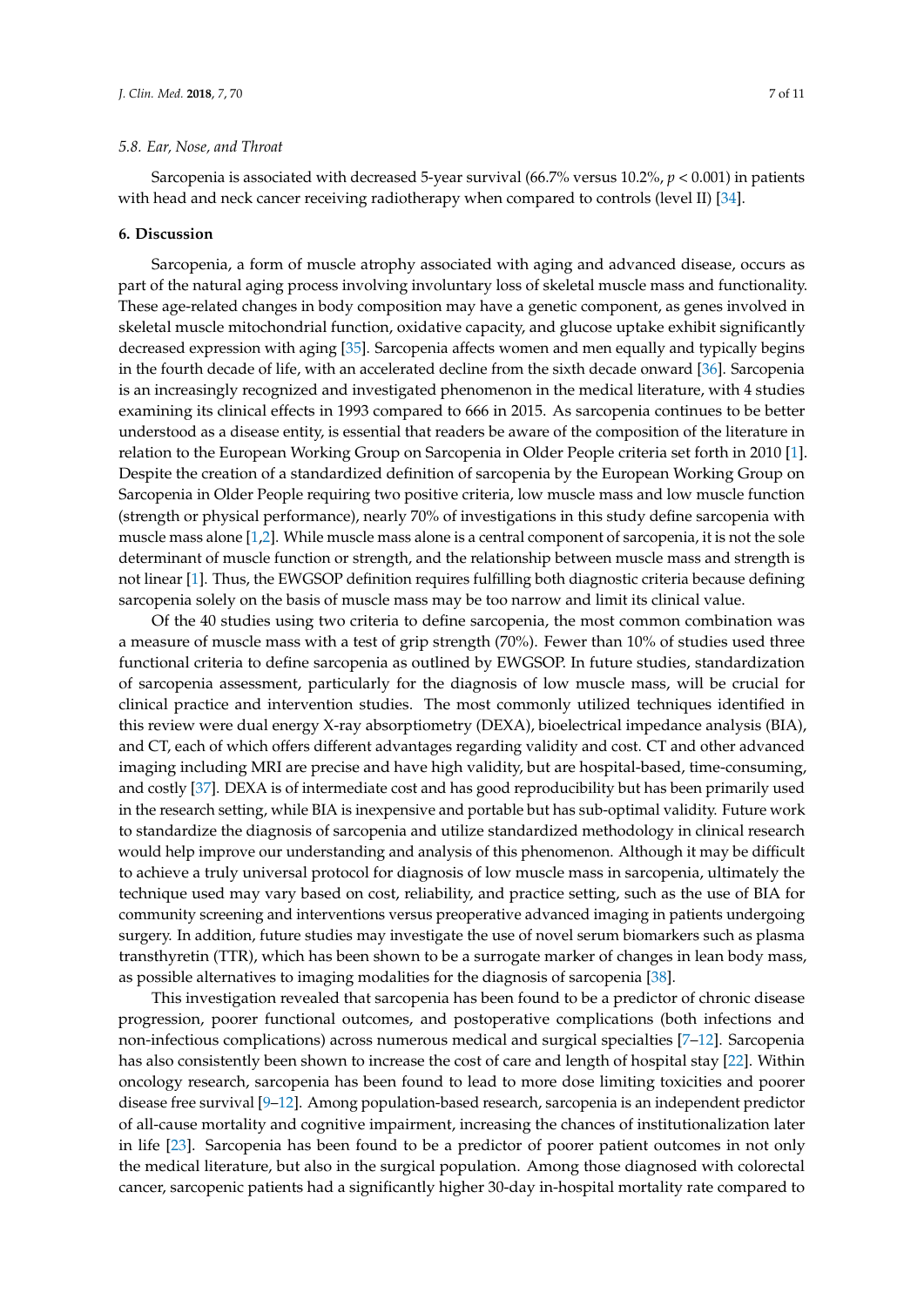non-sarcopenic patients [\[25\]](#page-9-10). Sarcopenia was also independently associated with poorer recurrence-free survival in patients undergoing surgery for resectable stage I–IV colorectal cancer [\[25\]](#page-9-10). Finally, sarcopenia has been found to be an independent risk factor for mortality in patients following liver transplant surgery at 1 year and 5 years.

The mechanisms through which sarcopenia impacts patients across these diverse clinical settings are numerous and likely interrelated. Sarcopenia itself is a negative health outcome that is the multifactorial consequence of age-related changes, inflammation and disuse, and obesity and fat infiltration into skeletal muscle [\[39\]](#page-10-6). It has been postulated that the subsequent increased risk of physical limitation and disability negatively affects functional recovery, quality of life and independence in activities of daily living, and rehabilitation outcomes [\[40\]](#page-10-7). Other theories include the association of low muscle mass in sarcopenia with increased insulin resistance and risk of developing metabolic syndrome, as well as increased production of catabolic hormones and inflammatory mediators and cytokines [\[39\]](#page-10-6). This hypercatabolic and pro-inflammatory state triggers breakdown of muscle protein stores and is accompanied by increased levels of homocysteine [\[41\]](#page-10-8), a hallmark of inflammatory disease states that has been associated with cognitive impairment and negative cerebroand cardiovascular outcomes [\[42\]](#page-10-9) and is postulated to be a risk factor for worsening sarcopenia [\[43\]](#page-10-10).

Although sarcopenia has been less frequently studied in the surgical population, it is clear that sarcopenia is an important risk factor in clinical medicine and is associated with increased morbidity and mortality and worse outcomes in both non-surgical and surgical settings. Assessment of sarcopenia could not only help inform prognosis, but also guide optimal treatment for individual patients, such as exercise interventions and nutritional or physical therapy [\[44\]](#page-10-11). Sarcopenia may also prove useful for surgical risk stratification and identification of patients who would benefit from preoperative and postoperative intervention; one recent study in sarcopenic patients undergoing major surgery demonstrated that a novel clinical remediation program decreased payer and hospital costs as well as length of hospital stay [\[45\]](#page-10-12). This is not insignificant, as it is important to consider and address the demand sarcopenia has placed on healthcare systems, contributing to estimated excess healthcare costs of \$860 per male and \$933 per female [\[22\]](#page-9-7). The authors estimate potential savings of \$1.1 billion per year with a 10% reduction in sarcopenia prevalence [\[22\]](#page-9-7).

There are several potential limitations to this study. Over half of the reviewed sarcopenia research was from level IV evidence studies (54.1%), possibly limiting the strength of the conclusions that may be drawn. Additionally, while an effort was made to discuss studies with a higher level of evidence, a paucity of these studies exists within the surgical literature specifically. Furthermore, by including studies only available in English, data from the non-English literature, which may provide further insight into sarcopenia's clinical effects and into researchers' methodology worldwide, may have been missed. In addition, by limiting our search strategy to the term "sarcopenia", studies that discuss muscle atrophy without using the specific term sarcopenia may have been excluded. Despite these limitations in the available data, it does appear that sarcopenia worsens clinical outcomes in aging patients. Finally, the majority of studies discussed here describe the impact of sarcopenia in the setting of disease. Future studies should assess the prevalence and long-term consequences of sarcopenia in healthy, free-living subjects, as sarcopenia affects both sexes indiscriminately beginning in the fourth decade of life and can occur in both physically active and inactive individuals.

#### **7. Conclusions**

While a large body of work supports the fact that sarcopenia is associated with poor clinical outcomes, current research has utilized heterogeneous diagnostic criteria for sarcopenia. Further efforts to standardize the modalities to diagnose sarcopenia for clinical research and clinical practice will help strengthen our ability to study this important phenomenon. Future prospective investigation will be beneficial to determine effective prevention and treatment strategies to minimize sarcopenia's detrimental effects.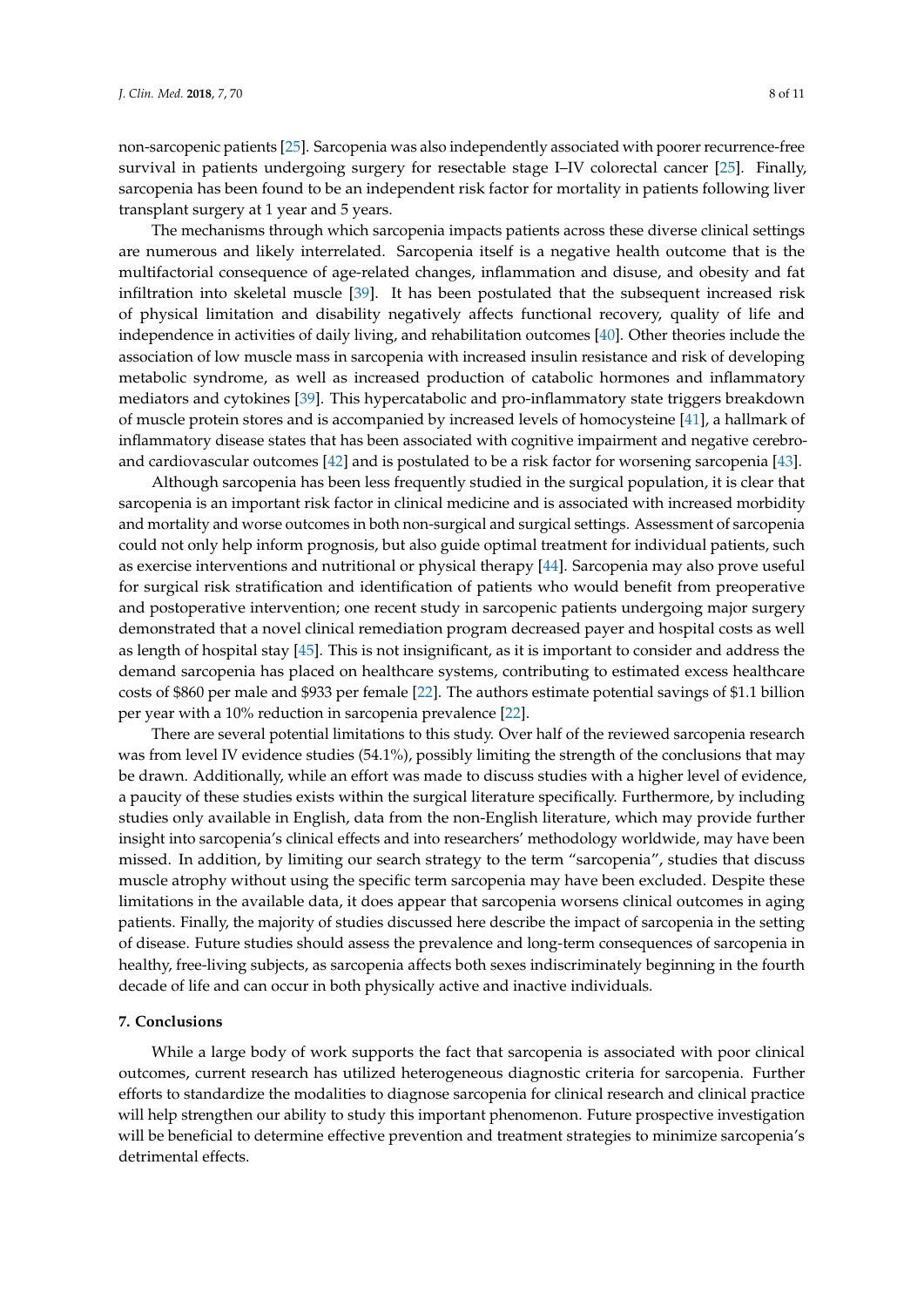**Supplementary Materials:** The following are available online at [http://www.mdpi.com/2077-0383/7/4/70/s1,](http://www.mdpi.com/2077-0383/7/4/70/s1) Figure S1: Annual number of PubMed studies containing the search term "sarcopenia" from 1993 to 2015, Table S1: List of included studies with their information on sarcopenia diagnostic criteria, medical specialty, and level of evidence.

**Author Contributions:** S.L.B., J.M.D., and A.H.D. conceived and designed the study. A.H., S.L.B., and S.E.M. analyzed the data and wrote the manuscript. All authors read and approved the submission.

**Conflicts of Interest:** The authors declare no conflict of interest.

## **References**

- <span id="page-8-0"></span>1. Cruz-Jentoft, A.J.; Baeyens, J.P.; Bauer, J.M.; Boirie, Y.; Cederholm, T.; Landi, F.; Martin, F.C.; Michel, J.-P.; Rolland, Y.; Schneider, S.M.; et al. Sarcopenia: European consensus on definition and diagnosis: Report of the European Working Group on Sarcopenia in Older People. *Age Ageing* **2010**, *39*, 412–423. [\[CrossRef\]](http://dx.doi.org/10.1093/ageing/afq034) [\[PubMed\]](http://www.ncbi.nlm.nih.gov/pubmed/20392703)
- <span id="page-8-1"></span>2. Melton, L.J.; Khosla, S.; Crowson, C.S.; O'Connor, M.K.; O'Fallon, W.M.; Riggs, B.L. Epidemiology of sarcopenia. *J. Am. Geriatr. Soc.* **2000**, *48*, 625–630. [\[PubMed\]](http://www.ncbi.nlm.nih.gov/pubmed/10855597)
- <span id="page-8-2"></span>3. Peterson, S.J.; Braunschweig, C.A. Prevalence of sarcopenia and associated outcomes in the clinical setting. *Nutr. Clin. Pract.* **2016**, *31*, 40–48. [\[CrossRef\]](http://dx.doi.org/10.1177/0884533615622537) [\[PubMed\]](http://www.ncbi.nlm.nih.gov/pubmed/26703961)
- <span id="page-8-3"></span>4. Marty, E.; Liu, Y.; Samuel, A.; Or, O.; Lane, J. A review of sarcopenia: Enhancing awareness of an increasingly prevalent disease. *Bone* **2017**, *105*, 276–286. [\[CrossRef\]](http://dx.doi.org/10.1016/j.bone.2017.09.008) [\[PubMed\]](http://www.ncbi.nlm.nih.gov/pubmed/28931495)
- <span id="page-8-4"></span>5. Kang, S.H.; Park, J.W.; Yoon, K.W.; Do, J.Y. Limb/trunk lean mass ratio as a risk factor for mortality in peritoneal dialysis patients. *J. Ren. Nutr.* **2013**, *23*, 315–323. [\[CrossRef\]](http://dx.doi.org/10.1053/j.jrn.2012.09.004) [\[PubMed\]](http://www.ncbi.nlm.nih.gov/pubmed/23141559)
- <span id="page-8-5"></span>6. Huillard, O.; Mir, O.; Peyromaure, M.; Tlemsani, C.; Giroux, J.; Boudou-Rouquette, P.; Ropert, S.; Delongchamps, N.B.; Zerbib, M.; Goldwasser, F. Sarcopenia and body mass index predict sunitinib-induced early dose-limiting toxicities in renal cancer patients. *Br. J. Cancer* **2013**, *108*, 1034–1041. [\[CrossRef\]](http://dx.doi.org/10.1038/bjc.2013.58) [\[PubMed\]](http://www.ncbi.nlm.nih.gov/pubmed/23462722)
- <span id="page-8-6"></span>7. Sharma, P.; Zargar-Shoshtari, K.; Caracciolo, J.T.; Fishman, M.; Poch, M.A.; Pow-Sang, J.; Sexton, W.J.; Spiess, P.E. Sarcopenia as a predictor of overall survival after cytoreductive nephrectomy for metastatic renal cell carcinoma. *Urol. Oncol.* **2015**, *33*, 339e17–339e23. [\[CrossRef\]](http://dx.doi.org/10.1016/j.urolonc.2015.01.011) [\[PubMed\]](http://www.ncbi.nlm.nih.gov/pubmed/26094169)
- <span id="page-8-7"></span>8. Merli, M.; Giusto, M.; Lucidi, C.; Giannelli, V.; Pentassuglio, I.; Di Gregorio, V.; Lattanzi, B.; Riggio, O. Muscle depletion increases the risk of overt and minimal hepatic encephalopathy: Results of a prospective study. *Metab. Brain Dis.* **2013**, *28*, 281–284. [\[CrossRef\]](http://dx.doi.org/10.1007/s11011-012-9365-z) [\[PubMed\]](http://www.ncbi.nlm.nih.gov/pubmed/23224378)
- <span id="page-8-8"></span>9. Mir, O.; Coriat, R.; Blanchet, B.; Durand, J.-P.; Boudou-Rouquette, P.; Michels, J.; Ropert, S.; Vidal, M.; Pol, S.; Chaussade, S.; et al. Sarcopenia predicts early dose-limiting toxicities and pharmacokinetics of sorafenib in patients with hepatocellular carcinoma. *PLoS ONE* **2012**, *7*, e37563. [\[CrossRef\]](http://dx.doi.org/10.1371/journal.pone.0037563) [\[PubMed\]](http://www.ncbi.nlm.nih.gov/pubmed/22666367)
- <span id="page-8-9"></span>10. Cousin, S.; Hollebecque, A.; Koscielny, S.; Mir, O.; Varga, A.; Baracos, V.E.; Soria, J.C.; Antoun, S. Low skeletal muscle is associated with toxicity in patients included in phase I. trials. *Investig. New Drugs* **2014**, *32*, 382–387. [\[CrossRef\]](http://dx.doi.org/10.1007/s10637-013-0053-6) [\[PubMed\]](http://www.ncbi.nlm.nih.gov/pubmed/24343673)
- <span id="page-8-10"></span>11. Prado, C.M.M.; Baracos, V.E.; McCargar, L.J.; Reiman, T.; Mourtzakis, M.; Tonkin, K.; Mackey, J.R.; Koski, S.; Pituskin, E.; Sawyer, M.B. Sarcopenia as a determinant of chemotherapy toxicity and time to tumor progression in metastatic breast cancer patients receiving capecitabine treatment. *Clin. Cancer Res.* **2009**, *15*, 2920–2926. [\[CrossRef\]](http://dx.doi.org/10.1158/1078-0432.CCR-08-2242) [\[PubMed\]](http://www.ncbi.nlm.nih.gov/pubmed/19351764)
- <span id="page-8-11"></span>12. Tan, B.H.L.; Birdsell, L.A.; Martin, L.; Baracos, V.E.; Fearon, K.C.H. Sarcopenia in an overweight or obese patient is an adverse prognostic factor in pancreatic cancer. *Clin. Cancer Res.* **2009**, *15*, 6973–6979. [\[CrossRef\]](http://dx.doi.org/10.1158/1078-0432.CCR-09-1525) [\[PubMed\]](http://www.ncbi.nlm.nih.gov/pubmed/19887488)
- <span id="page-8-12"></span>13. Han, K.; Park, Y.M.; Kwon, H.S.; Ko, S.H.; Lee, S.H.; Yim, H.W.; Lee, W.C.; Park, Y.G.; Kim, M.K.; Park, Y.M. Sarcopenia as a determinant of blood pressure in older Koreans: Findings from the Korea National Health and Nutrition Examination Surveys (KNHANES) 2008–2010. *PLoS ONE* **2014**, *9*, e86902. [\[CrossRef\]](http://dx.doi.org/10.1371/journal.pone.0086902) [\[PubMed\]](http://www.ncbi.nlm.nih.gov/pubmed/24489804)
- <span id="page-8-13"></span>14. Baek, S.J.; Nam, G.E.; Han, K.D.; Choi, S.W.; Jung, S.W.; Bok, A.R.; Kim, Y.H.; Lee, K.S.; Han, B.D.; Kim, D.H. Sarcopenia and sarcopenic obesity and their association with dyslipidemia in Korean elderly men: The 2008-2010 Korea National Health and Nutrition Examination Survey. *J. Endocrinol. Investig.* **2014**, *37*, 247–260. [\[CrossRef\]](http://dx.doi.org/10.1007/s40618-013-0011-3) [\[PubMed\]](http://www.ncbi.nlm.nih.gov/pubmed/24615361)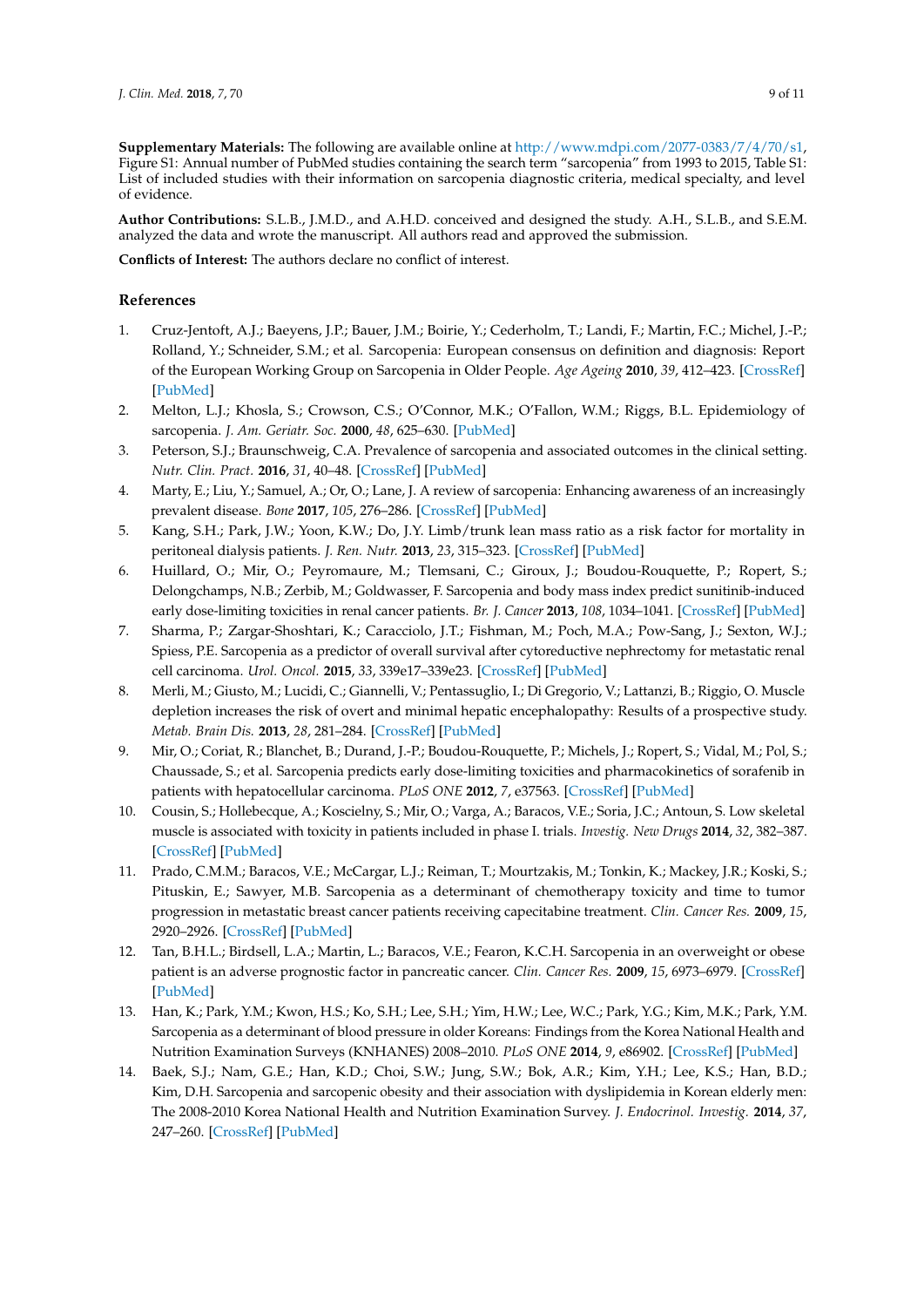- <span id="page-9-0"></span>15. Fulster, S.; Tacke, M.; Sandek, A.; Ebner, N.; Tschope, C.; Doehner, W.; Anker, S.D.; von Haehling, S. Muscle wasting in patients with chronic heart failure: Results from the studies investigating co-morbidities aggravating heart failure (SICA-HF). *Eur. Heart J.* **2013**, *34*, 512–519. [\[CrossRef\]](http://dx.doi.org/10.1093/eurheartj/ehs381) [\[PubMed\]](http://www.ncbi.nlm.nih.gov/pubmed/23178647)
- <span id="page-9-1"></span>16. Narumi, T.; Watanabe, T.; Kadowaki, S.; Takahashi, T.; Yokoyama, M.; Kinoshita, D.; Honda, Y.; Funayama, A.; Nishiyama, S.; Takahashi, H.; et al. Sarcopenia evaluated by fat-free mass index is an important prognostic factor in patients with chronic heart failure. *Eur. J. Intern. Med.* **2015**, *26*, 118–122. [\[CrossRef\]](http://dx.doi.org/10.1016/j.ejim.2015.01.008) [\[PubMed\]](http://www.ncbi.nlm.nih.gov/pubmed/25657117)
- <span id="page-9-2"></span>17. Sheean, P.M.; Peterson, S.J.; Gomez Perez, S.; Troy, K.L.; Patel, A.; Sclamberg, J.S.; Ajanaku, F.C.; Braunschweig, C.A. The prevalence of sarcopenia in patients with respiratory failure classified as normally nourished using computed tomography and subjective global assessment. *JPEN J. Parenter. Enteral Nutr.* **2014**, *38*, 873–879. [\[CrossRef\]](http://dx.doi.org/10.1177/0148607113500308) [\[PubMed\]](http://www.ncbi.nlm.nih.gov/pubmed/23980135)
- <span id="page-9-3"></span>18. Jeon, Y.K.; Shin, M.J.; Kim, M.H.; Mok, J.H.; Kim, S.S.; Kim, B.H.; Kim, S.-J.; Kim, Y.K.; Chang, J.H.; Shin, Y.B.; et al. Low pulmonary function is related with a high risk of sarcopenia in community-dwelling older adults: The Korea National Health and Nutrition Examination Survey (KNHANES) 2008–2011. *Osteoporos. Int.* **2015**, *26*, 2423–2429. [\[CrossRef\]](http://dx.doi.org/10.1007/s00198-015-3152-8) [\[PubMed\]](http://www.ncbi.nlm.nih.gov/pubmed/25956284)
- <span id="page-9-4"></span>19. Cosquéric, G.; Sebag, A.; Ducolombier, C.; Thomas, C.; Piette, F.; Weill-Engerer, S. Sarcopenia is predictive of nosocomial infection in care of the elderly. *Br. J. Nutr.* **2006**, *96*, 895–901. [\[CrossRef\]](http://dx.doi.org/10.1017/BJN20061943) [\[PubMed\]](http://www.ncbi.nlm.nih.gov/pubmed/17092379)
- <span id="page-9-5"></span>20. Batsis, J.A.; Mackenzie, T.A.; Barre, L.K.; Lopez-Jimenez, F.; Bartels, S.J. Sarcopenia, sarcopenic obesity and mortality in older adults: Results from the National Health and Nutrition Examination Survey III. *Eur. J. Clin. Nutr.* **2014**, *68*, 1001–1007. [\[CrossRef\]](http://dx.doi.org/10.1038/ejcn.2014.117) [\[PubMed\]](http://www.ncbi.nlm.nih.gov/pubmed/24961545)
- <span id="page-9-6"></span>21. Chan, O.Y.A.; van Houwelingen, A.H.; Gussekloo, J.; Blom, J.W.; den Elzen, W.P.J. Comparison of quadriceps strength and handgrip strength in their association with health outcomes in older adults in primary care. *Age (Dordr)* **2014**, *36*, 9714. [\[CrossRef\]](http://dx.doi.org/10.1007/s11357-014-9714-4) [\[PubMed\]](http://www.ncbi.nlm.nih.gov/pubmed/25280549)
- <span id="page-9-7"></span>22. Janssen, I.; Shepard, D.S.; Katzmarzyk, P.T.; Roubenoff, R. The healthcare costs of sarcopenia in the United States. *J. Am. Geriatr. Soc.* **2004**, *52*, 80–85. [\[CrossRef\]](http://dx.doi.org/10.1111/j.1532-5415.2004.52014.x) [\[PubMed\]](http://www.ncbi.nlm.nih.gov/pubmed/14687319)
- <span id="page-9-8"></span>23. Kirk, P.S.; Friedman, J.F.; Cron, D.C.; Terjimanian, M.N.; Wang, S.C.; Campbell, D.A.; Englesbe, M.J.; Werner, N.L. One-year postoperative resource utilization in sarcopenic patients. *J. Surg. Res.* **2015**, *199*, 51–55. [\[CrossRef\]](http://dx.doi.org/10.1016/j.jss.2015.04.074) [\[PubMed\]](http://www.ncbi.nlm.nih.gov/pubmed/25990695)
- <span id="page-9-9"></span>24. Du, Y.; Karvellas, C.J.; Baracos, V.; Williams, D.C.; Khadaroo, R.G.; Acute Care and Emergency Surgery (ACES) Group. Sarcopenia is a predictor of outcomes in very elderly patients undergoing emergency surgery. *Surgery* **2014**, *156*, 521–527. [\[CrossRef\]](http://dx.doi.org/10.1016/j.surg.2014.04.027) [\[PubMed\]](http://www.ncbi.nlm.nih.gov/pubmed/24929435)
- <span id="page-9-10"></span>25. Reisinger, K.W.; van Vugt, J.L.A.; Tegels, J.J.W.; Snijders, C.; Hulsewé, K.W.E.; Hoofwijk, A.G.M.; Stoot, J.H.; Von Meyenfeldt, M.F.; Beets, G.L.; Derikx, J.P.M.; et al. Functional compromise reflected by sarcopenia, frailty, and nutritional depletion predicts adverse postoperative outcome after colorectal cancer surgery. *Ann. Surg.* **2015**, *261*, 345–352. [\[CrossRef\]](http://dx.doi.org/10.1097/SLA.0000000000000628) [\[PubMed\]](http://www.ncbi.nlm.nih.gov/pubmed/24651133)
- <span id="page-9-11"></span>26. Miyamoto, Y.; Baba, Y.; Sakamoto, Y.; Ohuchi, M.; Tokunaga, R.; Kurashige, J.; Hiyoshi, Y.; Iwagami, S.; Yoshida, N.; Yoshida, M.; et al. Sarcopenia is a negative prognostic factor after curative resection of colorectal cancer. *Ann. Surg. Oncol.* **2015**, *22*, 2663–2668. [\[CrossRef\]](http://dx.doi.org/10.1245/s10434-014-4281-6) [\[PubMed\]](http://www.ncbi.nlm.nih.gov/pubmed/25564158)
- <span id="page-9-12"></span>27. Englesbe, M.J.; Patel, S.P.; He, K.; Lynch, R.J.; Schaubel, D.E.; Harbaugh, C.; Holcombe, S.A.; Wang, S.C.; Segev, D.L.; Sonnenday, C.J. Sarcopenia and mortality after liver transplantation. *J. Am. Coll. Surg.* **2010**, *211*, 271–278. [\[CrossRef\]](http://dx.doi.org/10.1016/j.jamcollsurg.2010.03.039) [\[PubMed\]](http://www.ncbi.nlm.nih.gov/pubmed/20670867)
- <span id="page-9-13"></span>28. Fujiwara, N.; Nakagawa, H.; Kudo, Y.; Tateishi, R.; Taguri, M.; Watadani, T.; Nakagomi, R.; Kondo, M.; Nakatsuka, T.; Minami, T.; et al. Sarcopenia, intramuscular fat deposition, and visceral adiposity independently predict the outcomes of hepatocellular carcinoma. *J. Hepatol.* **2015**, *63*, 131–140. [\[CrossRef\]](http://dx.doi.org/10.1016/j.jhep.2015.02.031) [\[PubMed\]](http://www.ncbi.nlm.nih.gov/pubmed/25724366)
- <span id="page-9-14"></span>29. Otsuji, H.; Yokoyama, Y.; Ebata, T.; Igami, T.; Sugawara, G.; Mizuno, T.; Nagino, M. Preoperative sarcopenia negatively impacts postoperative outcomes following major hepatectomy with extrahepatic bile duct resection. *World J. Surg.* **2015**, *39*, 1494–1500. [\[CrossRef\]](http://dx.doi.org/10.1007/s00268-015-2988-6) [\[PubMed\]](http://www.ncbi.nlm.nih.gov/pubmed/25651963)
- <span id="page-9-15"></span>30. Iolascon, G.; Giamattei, M.T.; Moretti, A.; Di Pietro, G.; Gimigliano, F.; Gimigliano, R. Sarcopenia in women with vertebral fragility fractures. *Aging Clin. Exp. Res.* **2013**, *25* (Suppl. 1), S129–S131. [\[CrossRef\]](http://dx.doi.org/10.1007/s40520-013-0102-1) [\[PubMed\]](http://www.ncbi.nlm.nih.gov/pubmed/24046029)
- <span id="page-9-16"></span>31. Lee, S.; Kim, T.-N.; Kim, S.-H. Sarcopenic obesity is more closely associated with knee osteoarthritis than is nonsarcopenic obesity: A cross-sectional study. *Arthritis Rheum.* **2012**, *64*, 3947–3954. [\[CrossRef\]](http://dx.doi.org/10.1002/art.37696) [\[PubMed\]](http://www.ncbi.nlm.nih.gov/pubmed/23192792)
- <span id="page-9-17"></span>32. Fukushima, H.; Yokoyama, M.; Nakanishi, Y.; Tobisu, K.; Koga, F. Sarcopenia as a prognostic biomarker of advanced urothelial carcinoma. *PLoS ONE* **2015**, *10*, e0115895. [\[CrossRef\]](http://dx.doi.org/10.1371/journal.pone.0115895) [\[PubMed\]](http://www.ncbi.nlm.nih.gov/pubmed/25612215)